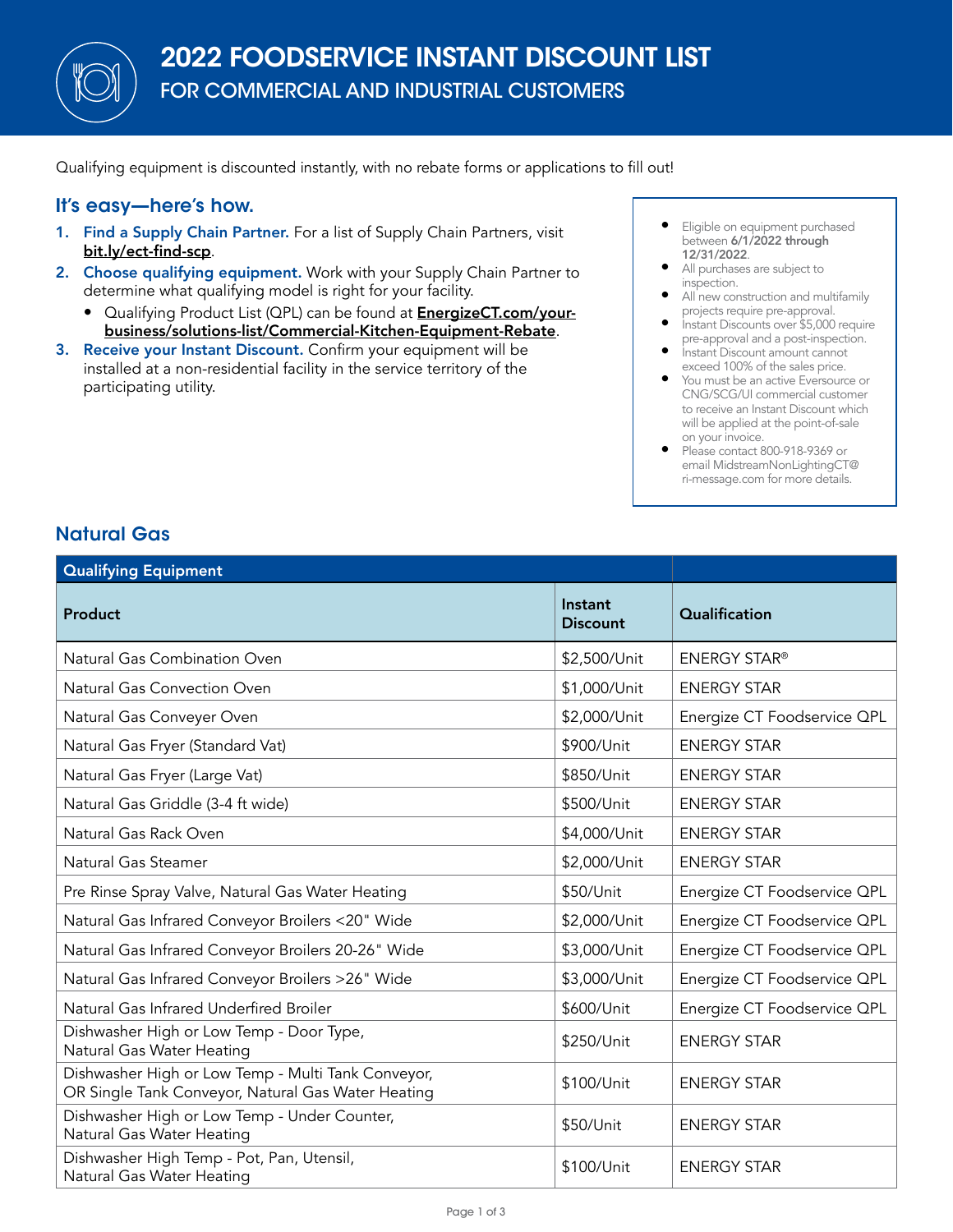## **Electric**

| <b>Qualifying Equipment</b>                                                                          |                            |                             |
|------------------------------------------------------------------------------------------------------|----------------------------|-----------------------------|
| Product                                                                                              | Instant<br><b>Discount</b> | Qualification               |
| <b>Electric Combination Oven</b>                                                                     | \$2,500/Unit               | <b>ENERGY STAR</b>          |
| Electric Convection Oven (Half Size)                                                                 | \$150/Unit                 | <b>ENERGY STAR</b>          |
| Electric Convection Oven (Full Size)                                                                 | \$500/Unit                 | <b>ENERGY STAR</b>          |
| Electric Deck Oven                                                                                   | \$1,500/Unit               | Energize CT Foodservice QPL |
| Electric Fryer (Large Vat)                                                                           | \$550/Unit                 | <b>ENERGY STAR</b>          |
| Electric Fryer (Standard Vat)                                                                        | \$150/Unit                 | <b>ENERGY STAR</b>          |
| Electric Griddle (> 3ft Wide)                                                                        | \$650/Unit                 | <b>ENERGY STAR</b>          |
| Electric Griddle (< 3ft Wide)                                                                        | \$300/Unit                 | <b>ENERGY STAR</b>          |
| Electric On-Demand Handwrapping Machine                                                              | \$125/Unit                 | Energize CT Foodservice QPL |
| Electric Steamer                                                                                     | \$2,000/Unit               | <b>ENERGY STAR</b>          |
| Food Holding Cabinet (3/4 Size)                                                                      | \$350/Unit                 | <b>ENERGY STAR</b>          |
| Food Holding Cabinet (Full Size)                                                                     | \$750/Unit                 | <b>ENERGY STAR</b>          |
| Food Holding Cabinet (Half Size)                                                                     | \$250/Unit                 | <b>ENERGY STAR</b>          |
| Refrigerator, Glass or Solid Door (<15 Cubic Ft)                                                     | \$75/Unit                  | <b>ENERGY STAR</b>          |
| Refrigerator, Glass or Solid Door (15 - 29.9 Cubic Ft)                                               | \$100/Unit                 | <b>ENERGY STAR</b>          |
| Refrigerator, Glass or Solid Door (30 - 49.9 Cubic Ft)                                               | \$200/Unit                 | <b>ENERGY STAR</b>          |
| Refrigerator, Glass or Solid Door (50+ Cubic Ft)                                                     | \$300/Unit                 | <b>ENERGY STAR</b>          |
| Freezer, Glass or Solid Door (<15 Cubic Ft)                                                          | \$150/Unit                 | <b>ENERGY STAR</b>          |
| Freezer, Glass or Solid Door (15 - 29.9 Cubic Ft)                                                    | \$200/Unit                 | <b>ENERGY STAR</b>          |
| Freezer, Glass or Solid Door (30 - 49.9 Cubic Ft)                                                    | \$150/Unit                 | <b>ENERGY STAR</b>          |
| Freezer, Glass or Solid Door (50+ Cubic Ft)                                                          | \$250/Unit                 | <b>ENERGY STAR</b>          |
| Electric Ice Machine - Ice Making Head (up to 500 lbs / day)                                         | \$250/Unit                 | <b>ENERGY STAR</b>          |
| Electric Ice Machine - Remote Cond./Split Unit - Batch                                               | \$160/Unit                 | <b>ENERGY STAR</b>          |
| Electric Ice Machine - Remote Cond./Split Unit - Continuous                                          | \$300/Unit                 | <b>ENERGY STAR</b>          |
| Electric Ice Machine - Self Contained                                                                | \$50/Unit                  | <b>ENERGY STAR</b>          |
| Pre Rinse Spray Valve, Electric Water Heating                                                        | \$50/Unit                  | Energize CT Foodservice QPL |
| Dishwasher High or Low Temp - Door Type,<br><b>Electric Water Heating</b>                            | \$250/Unit                 | <b>ENERGY STAR</b>          |
| Dishwasher High or Low Temp - Multi Tank Conveyor OR Single Tank<br>Conveyor, Electric Water Heating | \$100/Unit                 | <b>ENERGY STAR</b>          |